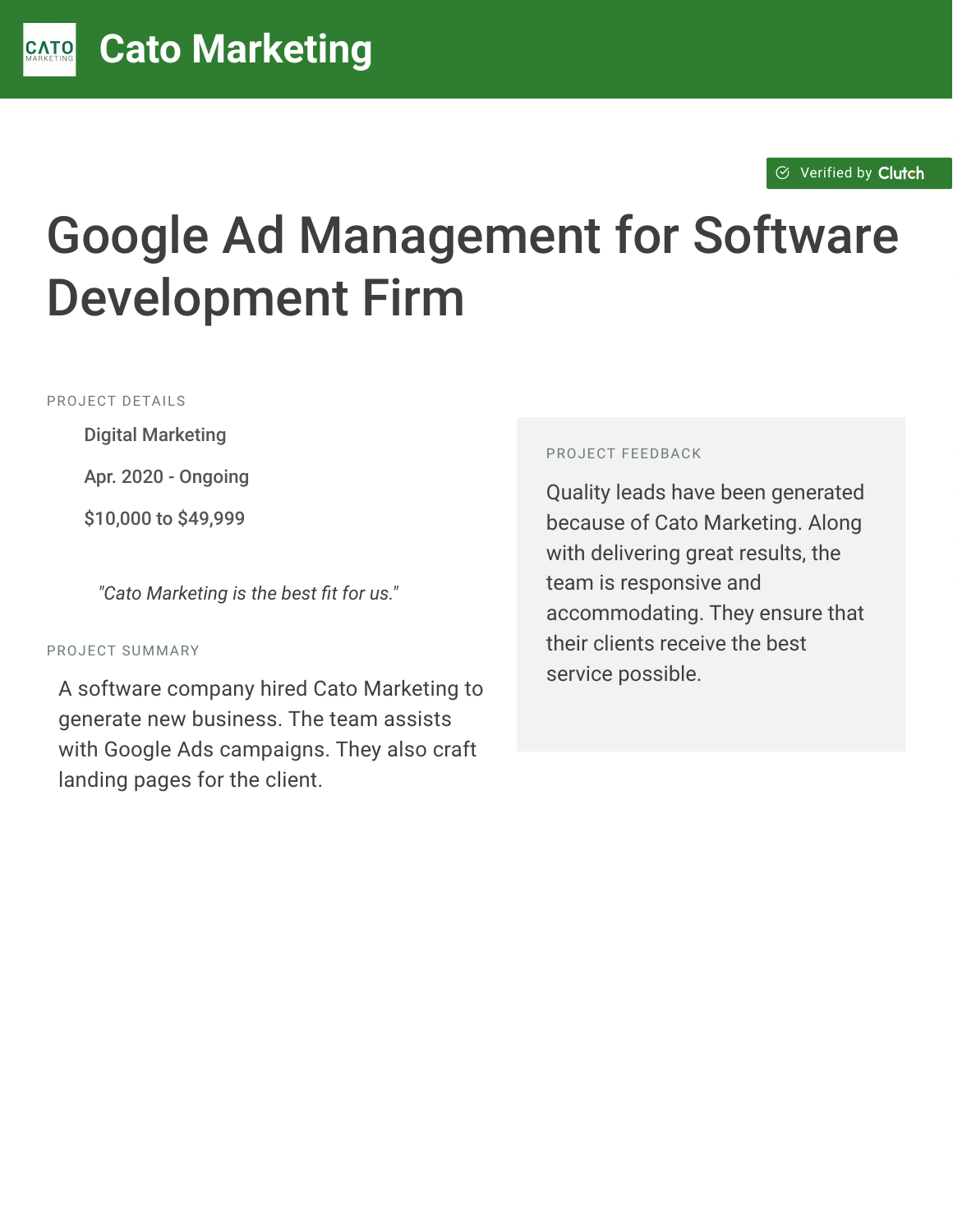#### **[C](https://clutch.co/profile/cato-marketing?utm_source=case_studies&utm_medium=logo)ato Marketing** CATO

# The Client

#### Introduce your business and what you do there.

I'm the director of a software company. We built mostly webbased software and mobile apps.

## The Challenge

#### What challenge were you trying to address with Cato Marketing?

The challenge was new business. I'm a software developer, so I'm not that up on marketing. I don't have time to pitch the business myself, so we hired Cato Marketing.

|                      | <b>Glen Elkins</b><br>Managing Director, Nibbr<br><b>IT Services</b><br>1-10 Employees<br>York, United Kingdom |     |
|----------------------|----------------------------------------------------------------------------------------------------------------|-----|
| <b>CLIENT RATING</b> |                                                                                                                |     |
|                      | 5.0<br><b>Overall Score</b>                                                                                    |     |
|                      | Quality:                                                                                                       |     |
| Schedule:            |                                                                                                                | 5.0 |
| Cost:                |                                                                                                                | 4.5 |

Would Refer: 5.0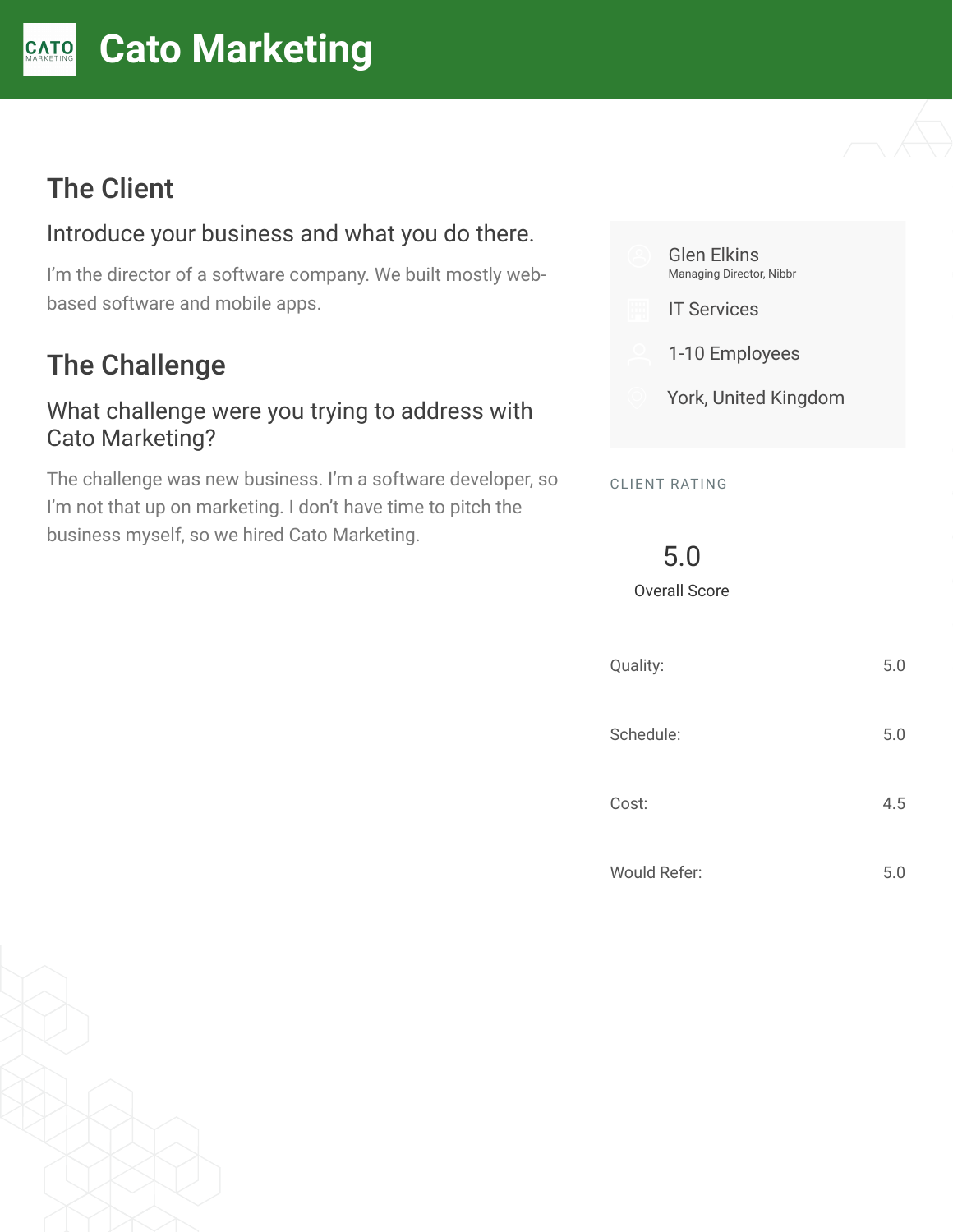# The Approach

#### What was the scope of their involvement?

At the moment, their team is assisting with Google Ads campaigns. Their work involves promoting our mobile app development services. They've created landing pages for us, optimizing them for conversions.

## What is the team composition?

I believe two people do the work, but I only communicate with one person.

## How did you come to work with Cato Marketing?

I found them on LinkedIn. After talking to them, I was impressed with their experience and knowledge, so I decided to give them a try.

## How much have you invested with them?

We've spent £10,000 (approximately \$12,900 USD) so far.

## What is the status of this engagement?

We started working with them in April 2020.

# The Outcome

#### What evidence can you share that demonstrates the impact of the engagement?

We're generating more fruitful leads because of their work. They're of a higher standard than what we were used to having. It's enabling us to push the business to what it should be.